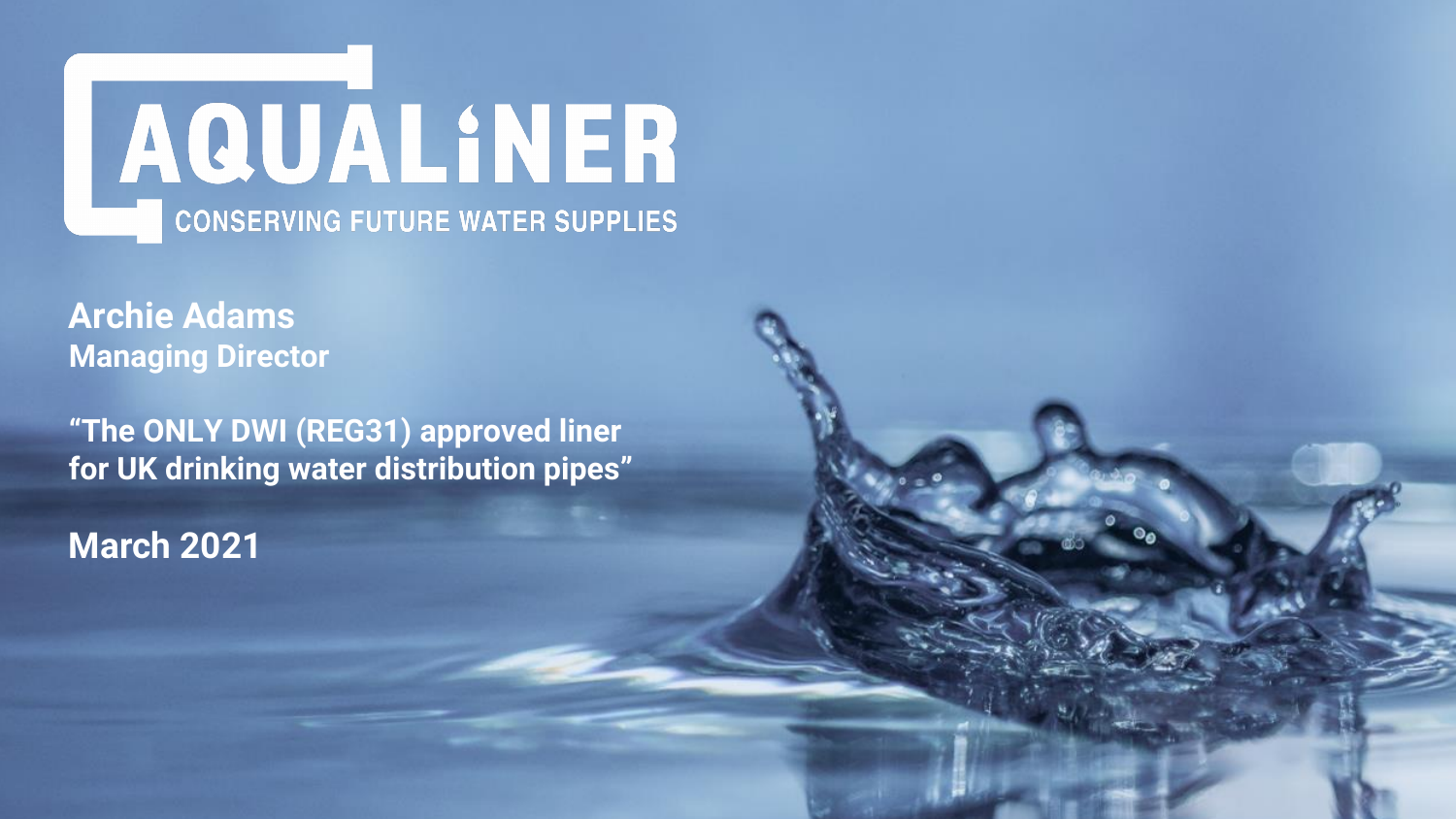### **OVERVIEW**

- ➢ 20%\* UK drinking water lost in distribution (3 Billion litres) utilizing 0.5% of the total energy used – a problem repeated all over the world.
- ➢ The UK's water industry is the country's fourth most energy-intensive sector producing 1% of all the UK's carbon dioxide emissions.
- ➢ A unique product for replacing existing drinking water pipes
- ➢ Cuts water pipe replacement costs by up to 50% and increases the speed by up to 10 times.
- ➢ Renewing 10% of the US and European drinking water pipes could generate £21bn in sales.
- ➢ Revenue opportunity of £35k for each km installed + territorial licences/ equipment sales.
- ➢ Patent protection to 2038 and expanding \*NAO DEFRA Water supply and demand management June 2020

# AQUALINER

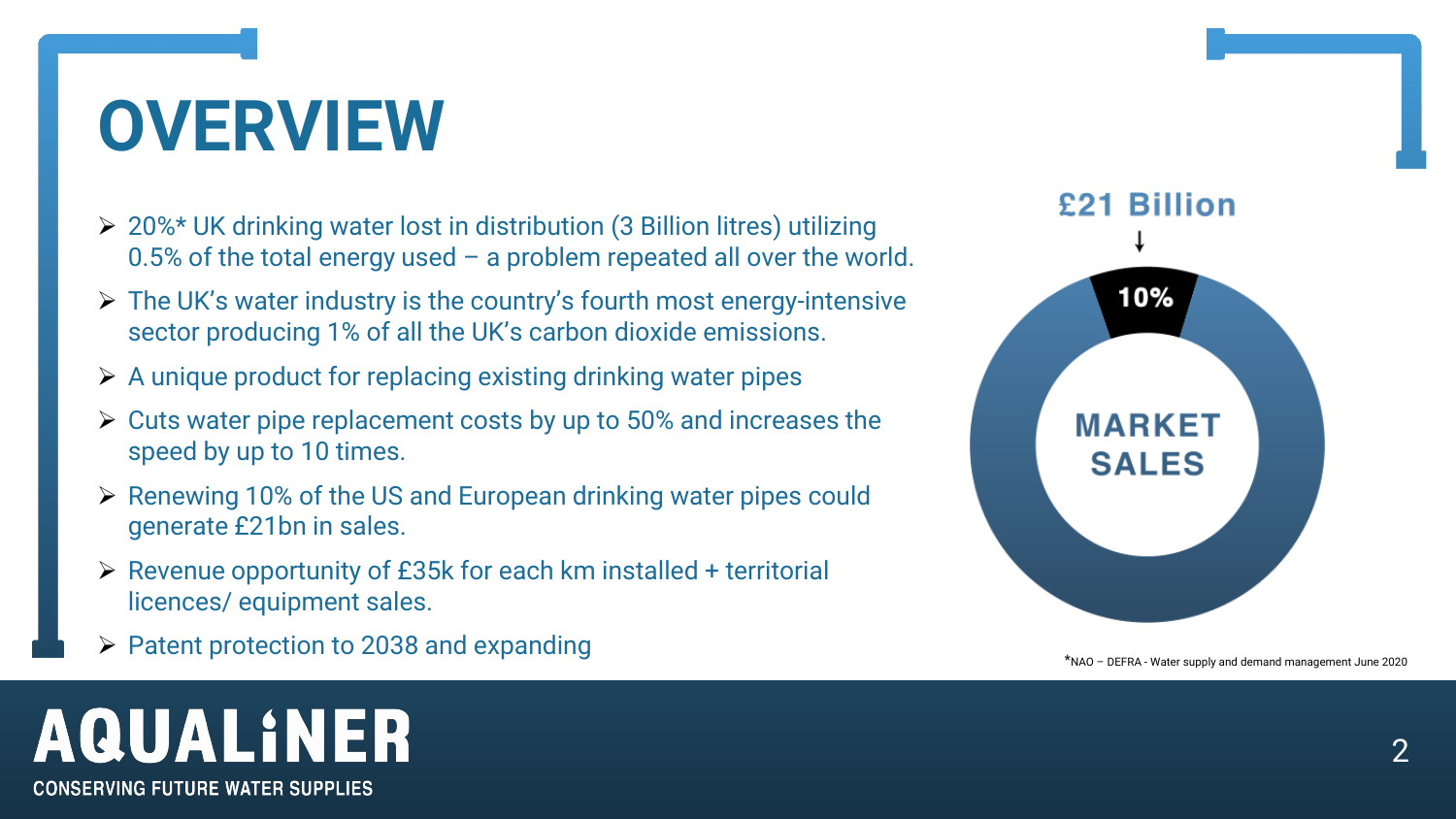

### **GENERAL**

➢ A unique product with 60 year design life for renewing deteriorating drinking water pipes without the need for open cut technology

➢ Patented technology developed in conjunction

#### **Before**





### anglianwater



## **AQUALINER**

**CONSERVING FUTURE WATER SUPPLIES** 

with...

#### **After**

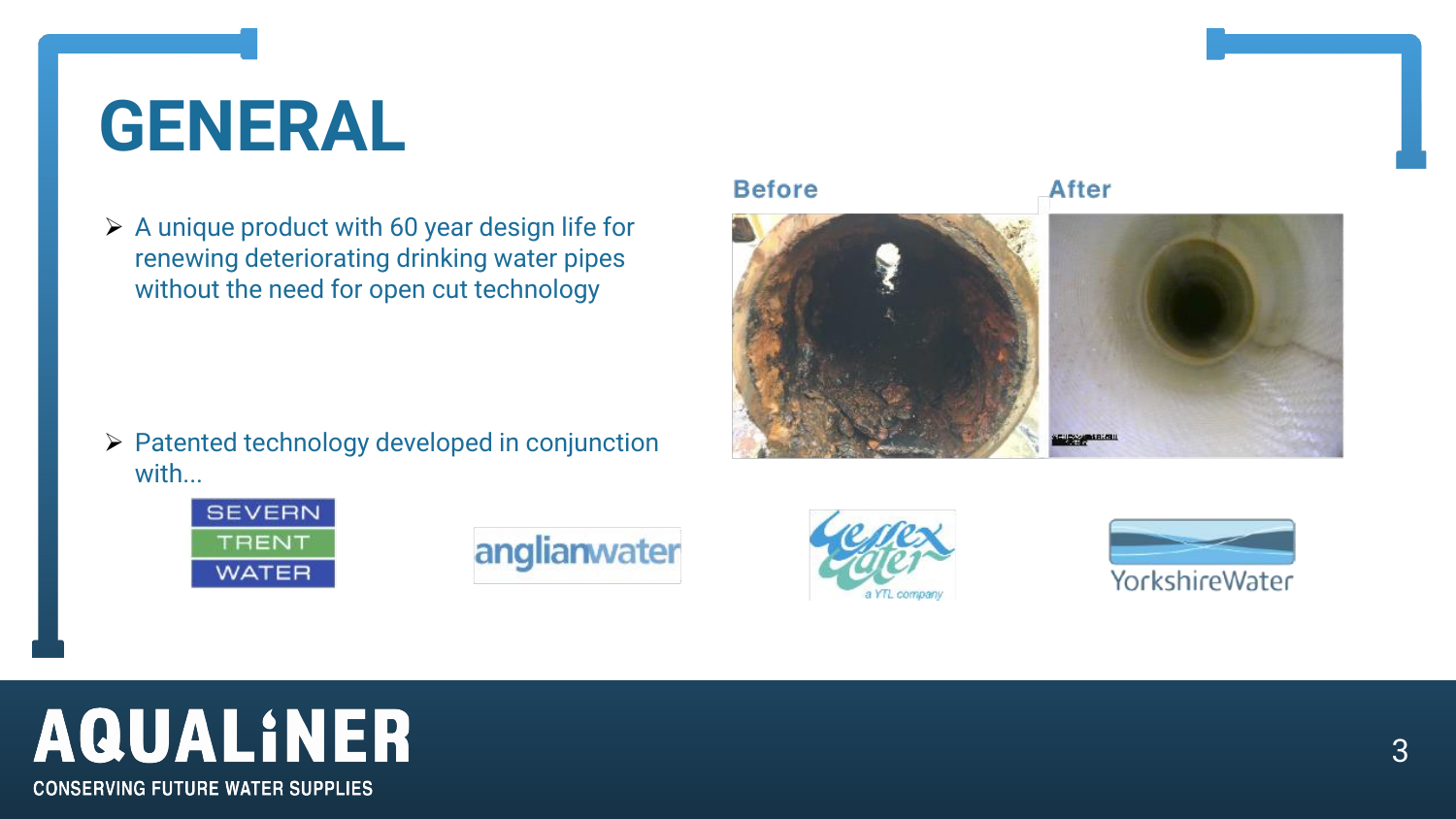### **TECHNOLOGY AND PRODUCT**

### **First Live drinking water installation completed February 2021 for Severn Trent Water Process of pipe renewal not repair**

## AQUALINER

**CONSERVING FUTURE WATER SUPPLIES** 



#### Thin-walled (3mm) Maintain pipe's capacity

**COL** 

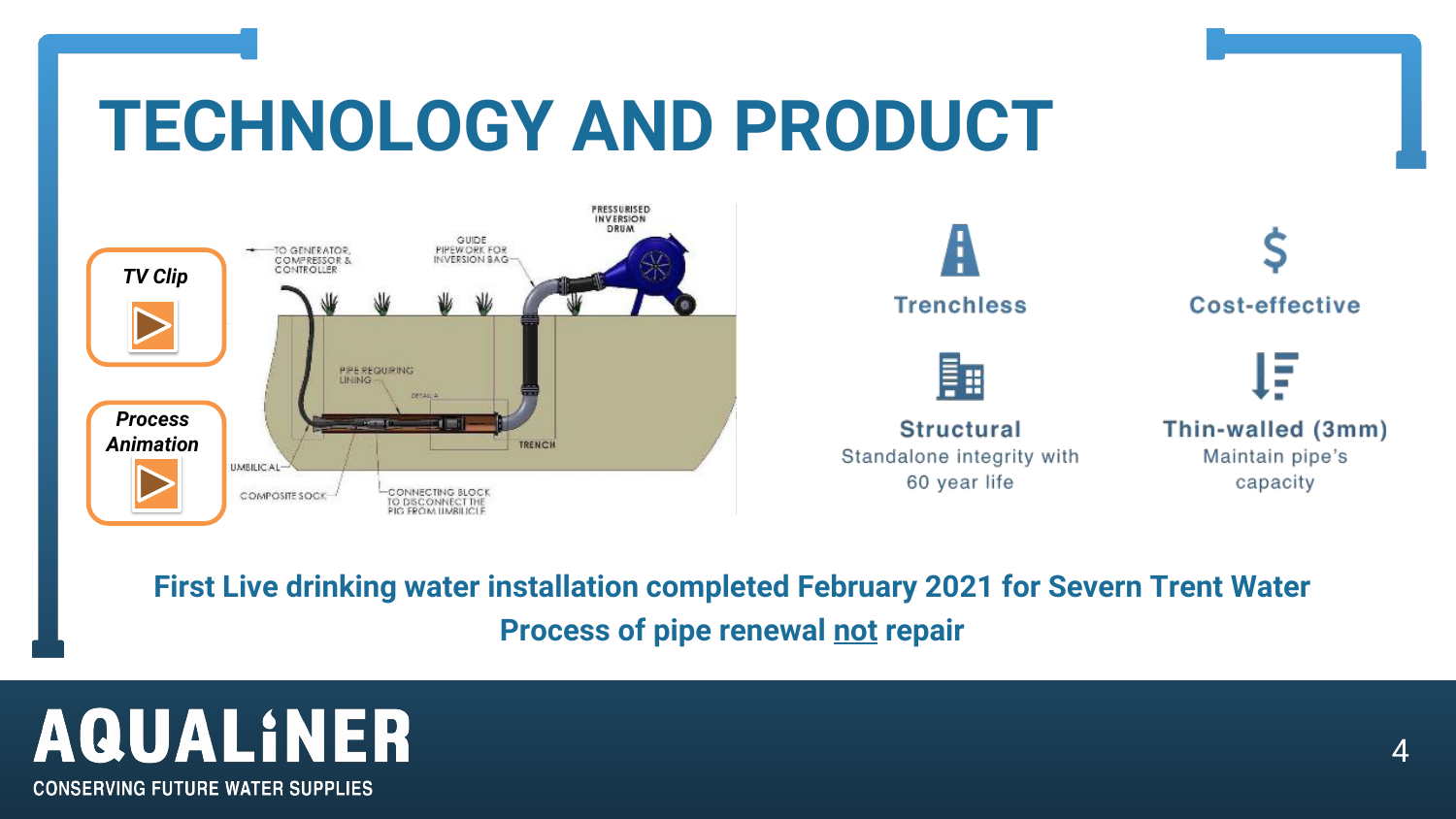#### **2021 Milestone Year for Aqualiner's Patent Grants**

- Patent (GB2554431) granted UK-July 18 covers the unique design of the heated Pig that melts material in the pipe. In 2021 grant has been confirmed in the following countries:



## **AQUALINER**

**CONSERVING FUTURE WATER SUPPLIES** 

### **INTELLECTUAL PROPERTY**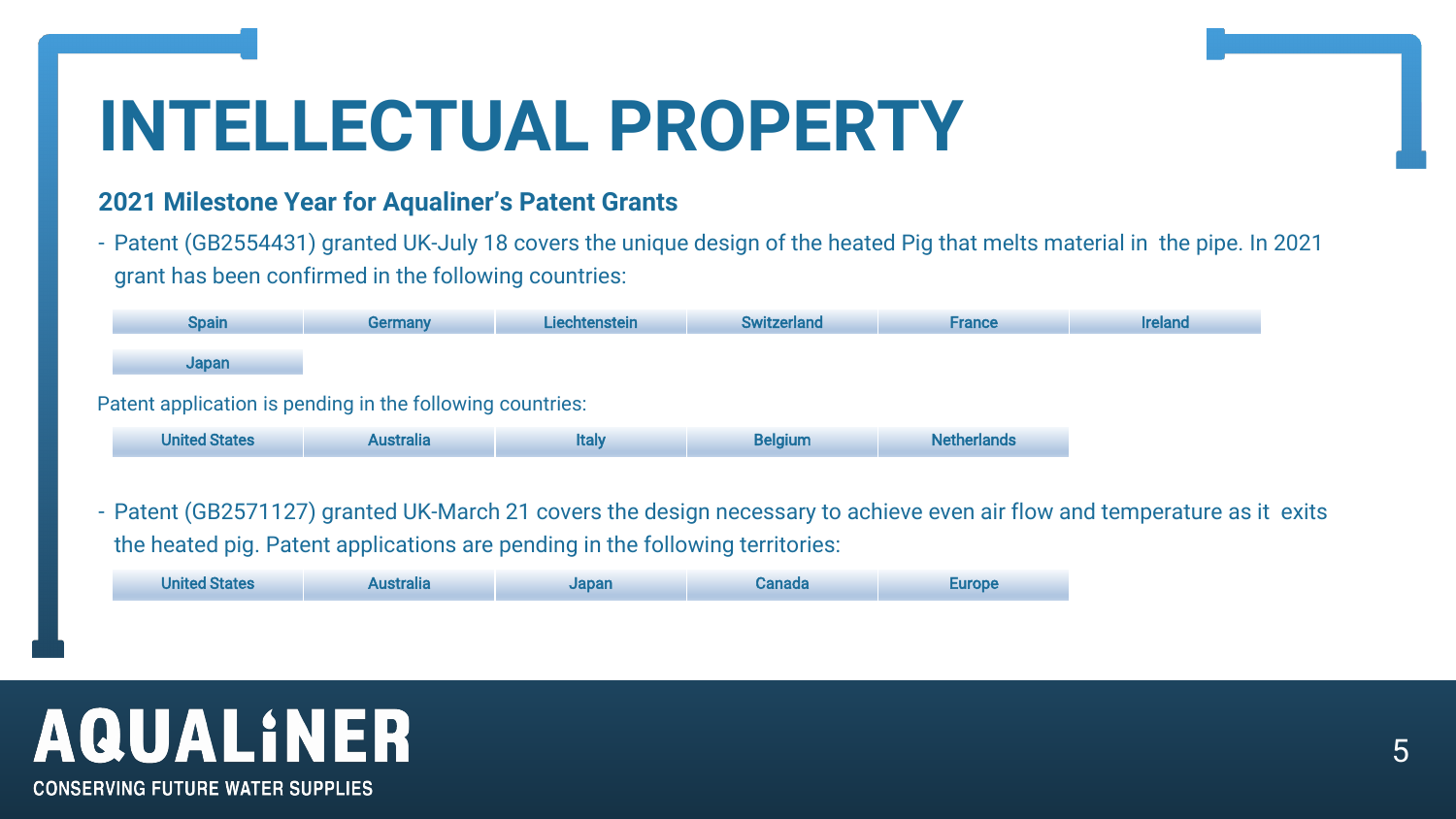### **MARKET**

#### **DRINKING WATER REPLACEMENT**

- Laying or drilling in a new pipe
- Inserting a pipe inside the existing host pipe

#### **DISADVANTAGES OF CURRENT METHODS**

- Slow to install
- Large reduction in flow capacity
- Very disruptive above and below ground
- **Expensive**



#### **LENGTH OF DRINKING WATER PIPES**

(~6m km combined length of drinking water pipes)

## AQUALINER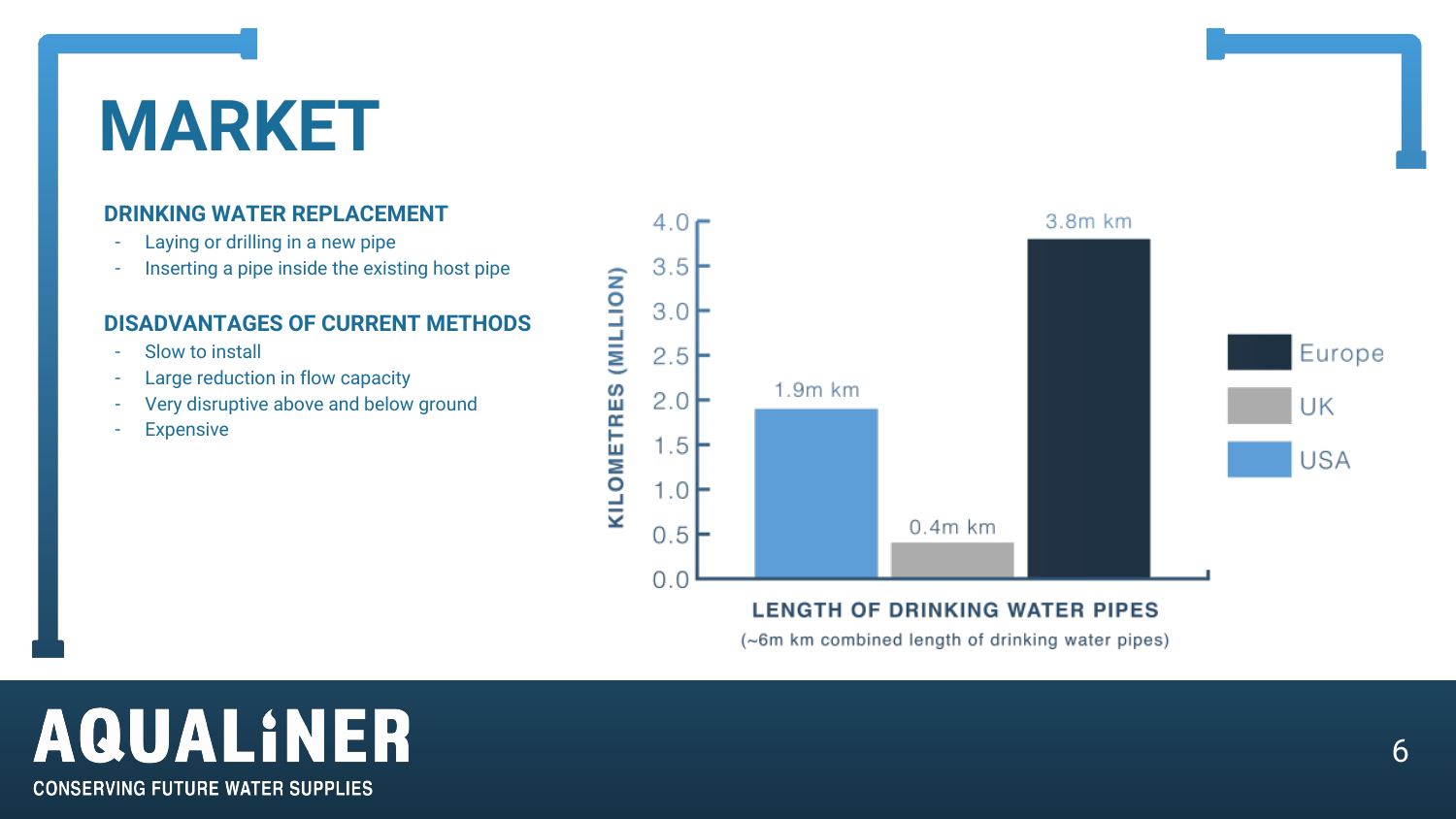

### **MANAGEMENT**



**Dec Downey** Chairman

- Core Team also includes Product Design & Engineering Expert and Product Development & Installation Manager
- Post Funding new hires include full time Commercial Director, Finance Director and Sales Director

## AQUALINER

**CONSERVING FUTURE WATER SUPPLIES** 



#### ulian Rogers-Coltman **Non-Executive Director**

World renowned pipe rehabilitation industry expert Published 60 papers on pipeline rehabilitation



| <b>Archie Adams</b>                                     |  |
|---------------------------------------------------------|--|
| <b>Managing &amp; Finance Director</b>                  |  |
| Wide experience in corporate<br>finance                 |  |
| Former CEO/ CFO of Jyra,<br><b>SEC reporting issuer</b> |  |

Over 30 years in financial and commodities markets

CIO of InvestUK Holdings, former CEO GNI and CEO FF&P CM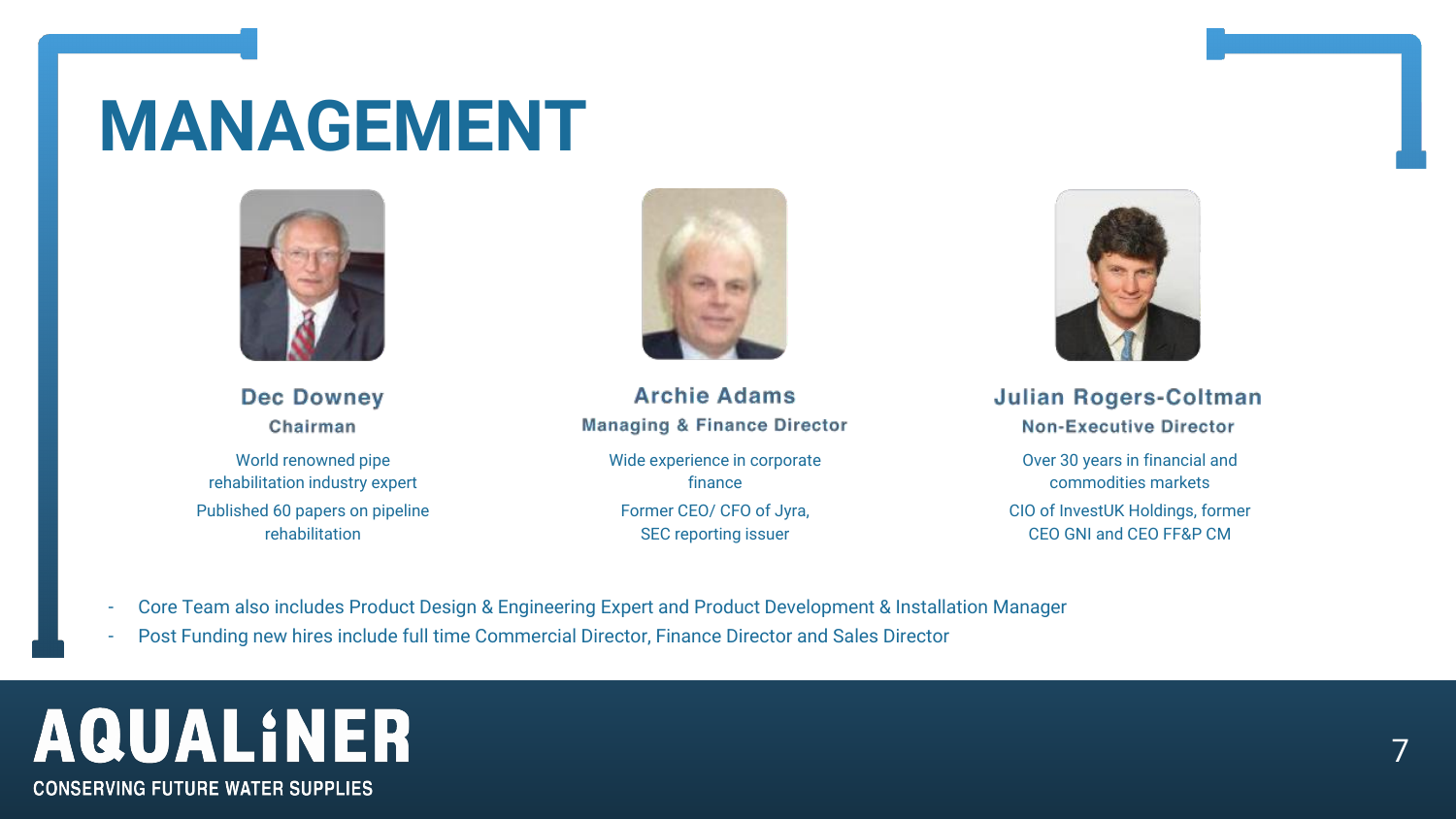### **TRACTION**

### **Key Achievements To Date**

First commercial installation with Severn Trent Water



UK & US Regulatory approval for installation in drinking water pipes

### **Anticipated Milestones**

Installations for Yorkshire Water, Anglian Water and Wessex Water

Recent patents granted in 2021

- Equity Funding for £2.5 million **Come Constant Constant Constant Constant Constant Constant Constant Constant** 
	- Increase the length of water installations to 25km in 2022
	- Appointment of the UK broker and Nomads for an IPO

# **AQUALINER**

**CONSERVING FUTURE WATER SUPPLIES** 

- 
- Increased commercial equipment lining length and pipe diameter range
- Complete negotiations for a series of global territorial licences



#### Jamie Perry, Innovation Trials lead for Severn Trent

*"Currently, our main option is to renew leaky pipes by digging them up and replacing them. Aqualiner has the potential to fully line a pipe with reduced excavations and less time on site. Ultimately, this means our customers experience less disruption. We look forward to our continuing partnership with Aqualiner, as we further develop their system to include a greater range of pipe diameters."*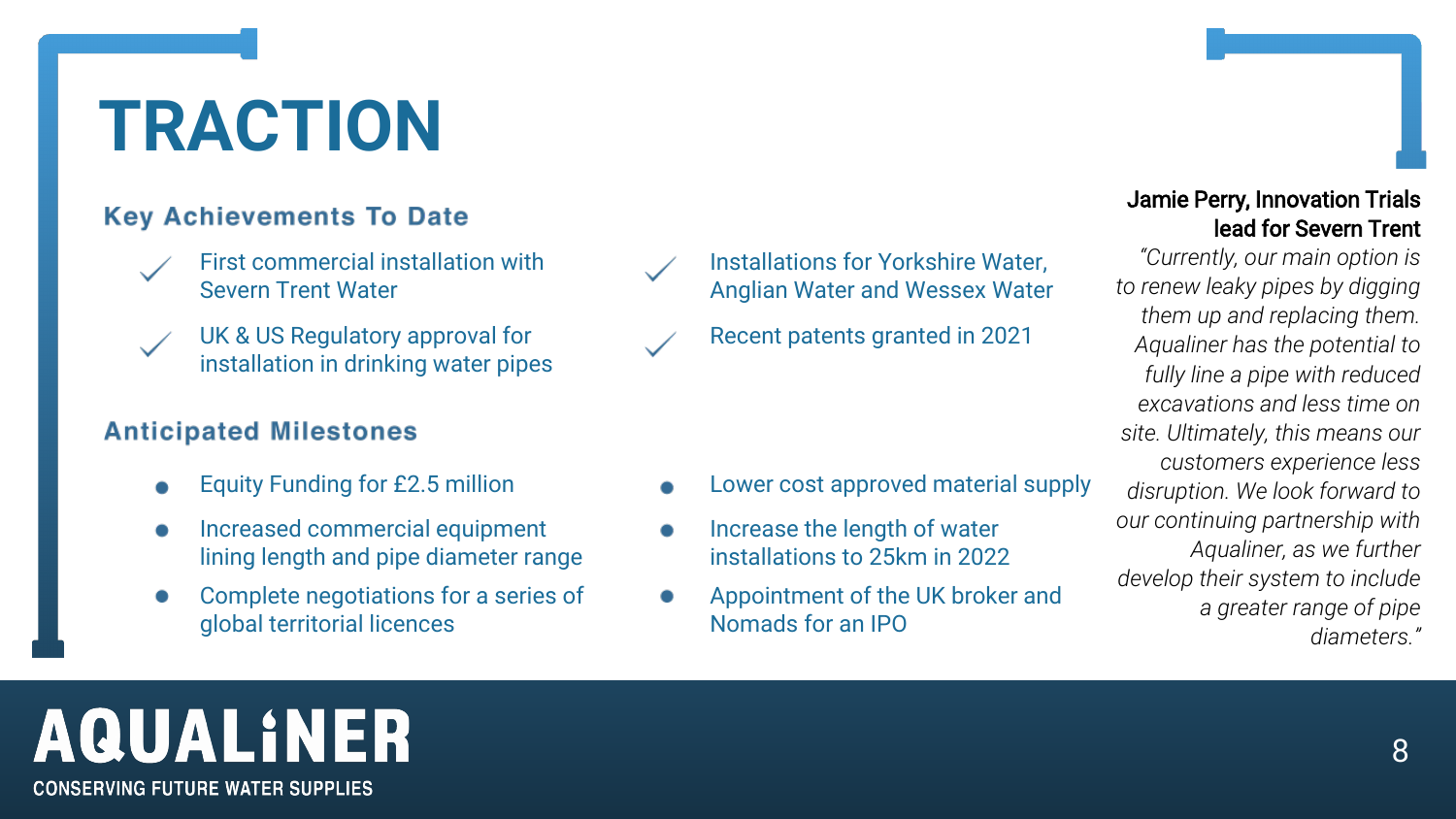## **GLOBAL BUSINESS MODEL**

### **MAIN REVENUE SOURCES**

- 1) Territorial Licenses sold to Utility Contractors
- 2) Installation Equipment Sales
- 3) Lining Material Sales recurring revenue

- Aqualiner's Lining Material is it's "ink"!
	- License & Equipment sold to Japanese Licensee
	- £250,000

### **"HP PRINTER MODEL"**

|                                      | <b>EXISTING</b> | 2021 | 2022 | 2023 | 2024 | <b>TOTAL</b> |
|--------------------------------------|-----------------|------|------|------|------|--------------|
| <b>LICENSEE ASSUMPTIONS</b>          |                 |      |      |      |      |              |
| <b>UK Licensees Added</b>            |                 |      | 4    |      | 0    |              |
| <b>International Licensees Added</b> |                 |      |      |      | 4    | 15           |

|                                               | <b>EXISTING</b> | 2021 | 2022 | 2023 | 2024 | <b>TOTAL</b> |
|-----------------------------------------------|-----------------|------|------|------|------|--------------|
| <b>EQUIPMENT/ CREW ASSUMPTIONS</b>            |                 |      |      |      |      |              |
| <b>UK Installation Crews Added</b>            |                 | 0    | 8    | 20   | 22   | 51           |
| <b>International Installation Crews Added</b> |                 | 0    |      | 18   | 20   | 45           |

| <b>KMs LINED</b> | 2021                     | 2022 | 2023 | 2024  |
|------------------|--------------------------|------|------|-------|
| UK               | 0.035                    | 21   | 348  | 850   |
| International    | $\overline{\phantom{a}}$ | 11   | 221  | 650   |
| <b>Total</b>     | 0.035                    | 32   | 569  | 1,500 |

### AQUALINER

**CONSERVING FUTURE WATER SUPPLIES** 

An annual install rate of 1,500km in 2024 *only* represents 0.03% of the UK & US drinking water pipes.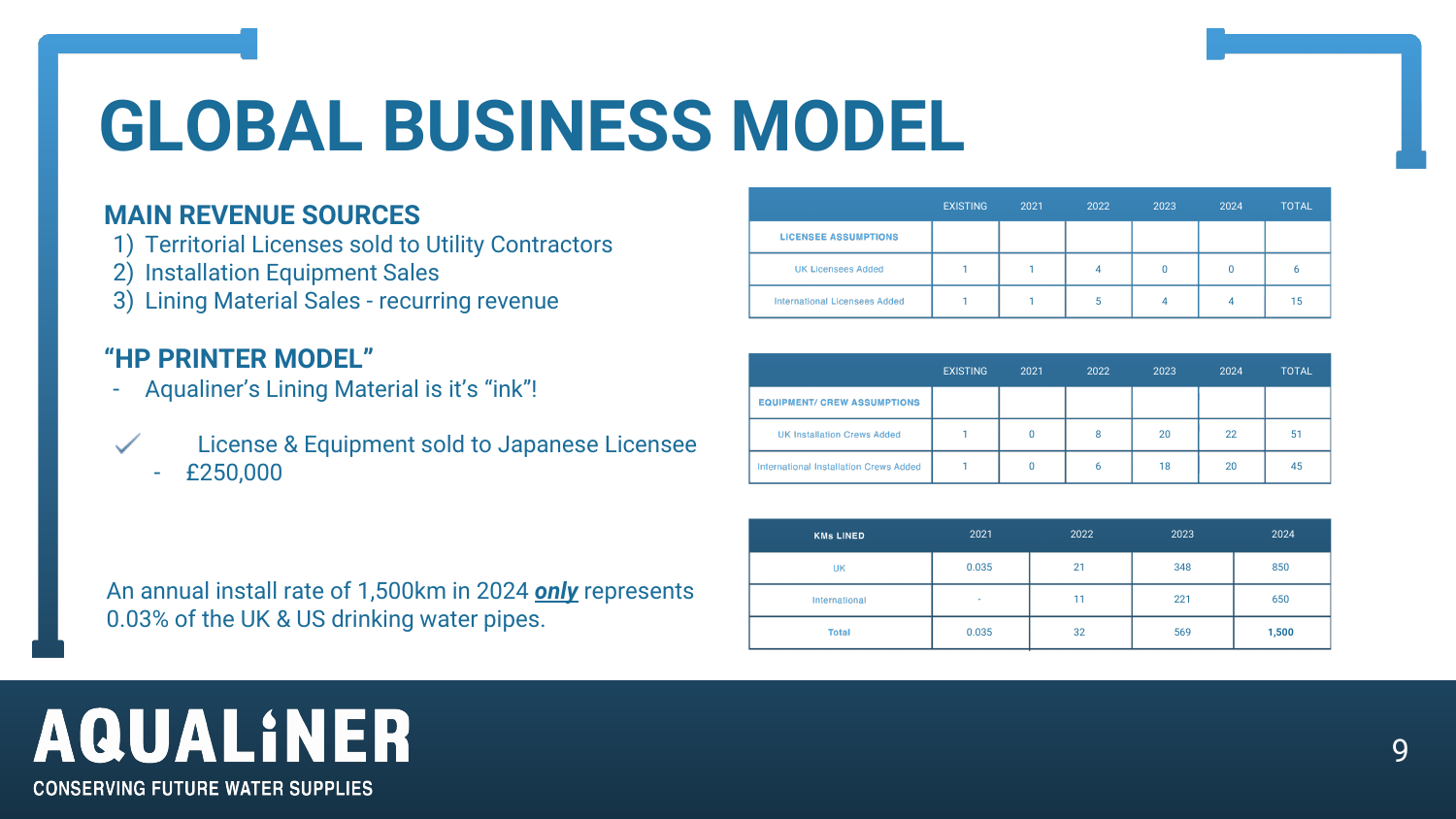### **FUNDING REQUIREMENTS**

### **CONSOLIDATED PROFIT & LOSS ('000)**

- Projected Gross Margin 40+%
- Projected cash flow positive 1st half 2023

|                            | 2021     | 2022  | 2023   | 2024   |
|----------------------------|----------|-------|--------|--------|
| <b>Revenue</b>             | 127      | 4,384 | 26,229 | 58,744 |
| <b>Cost of Rev</b>         | 1        | 2,188 | 15,395 | 34,426 |
| <b>Gross Profit (Loss)</b> | 126      | 2,196 | 10,834 | 24,318 |
| <b>Operating Expenses</b>  | 1,421    | 2,895 | 5,168  | 6,899  |
| <b>Depreciation</b>        | 20       | 67    | 104    | 133    |
| Profit/ (loss) before tax  | (1, 315) | (766) | 5,562  | 17,286 |

### AQUALINER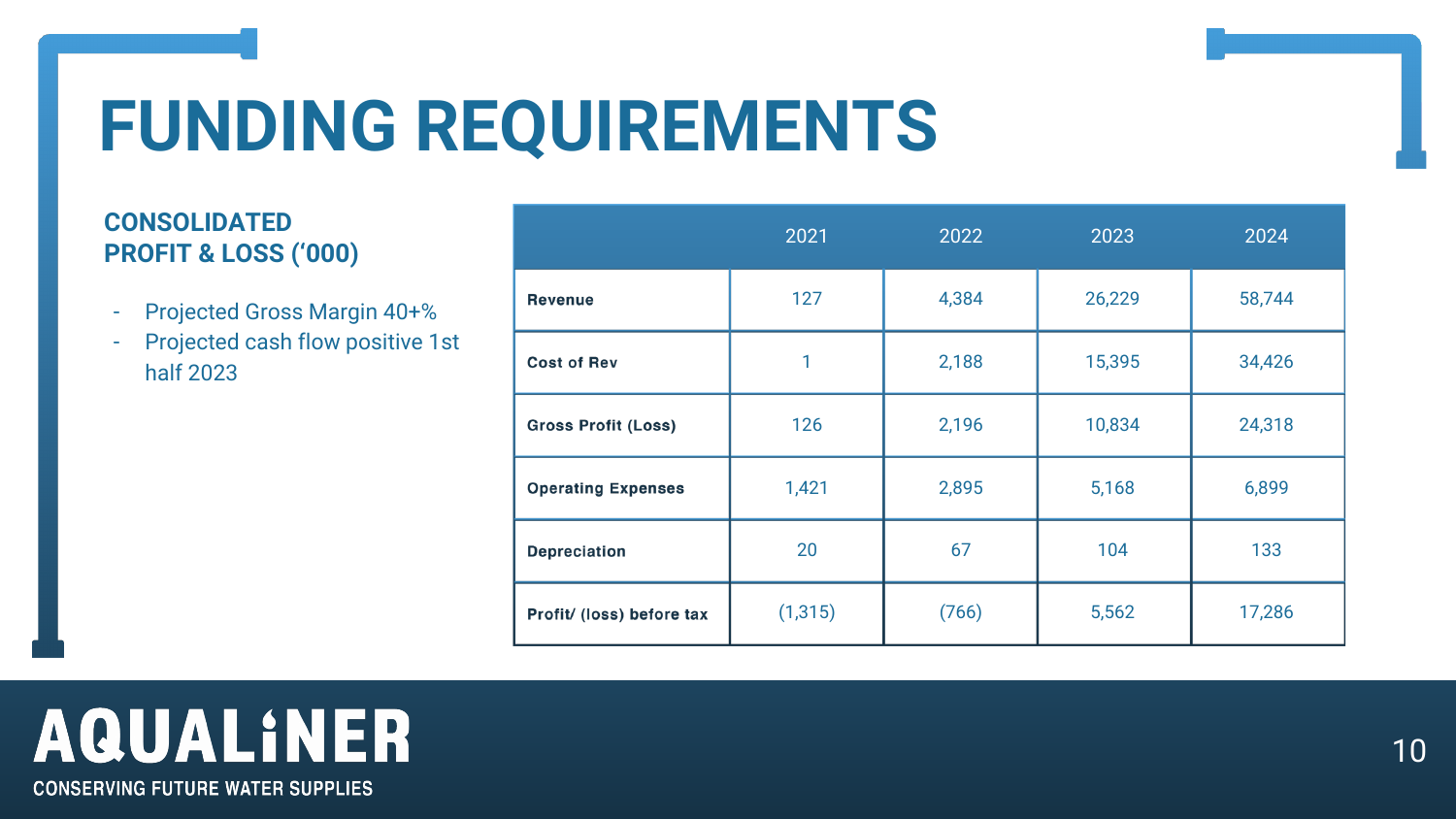### **FINANCIAL PROJECTIONS**

**2021 - £2.5 million Private Placement\* to leverage unique opportunity to a mass global market**

\*with 2021 EIS advanced assurance

### AQUALINER

**CONSERVING FUTURE WATER SUPPLIES** 

∍

∕օ



|       |                                                       | £'000  |
|-------|-------------------------------------------------------|--------|
| 1     | Product Expand Capability/ Intellectual Property Dev  | 950    |
|       | Materials & Approvals/ Stock Manufacturing & Supply   | 550    |
| 3     | Product Technical Support/ Training Operation         | 75     |
| 4     | <b>Facilities/ Management and Operation Expansion</b> | 400    |
| 5     | Global Product Launch (marketing, sales and support)  | 300    |
| 6     | <b>Working Capital (incl. Financing Cost)</b>         | 225    |
| TOTAL |                                                       | £2,500 |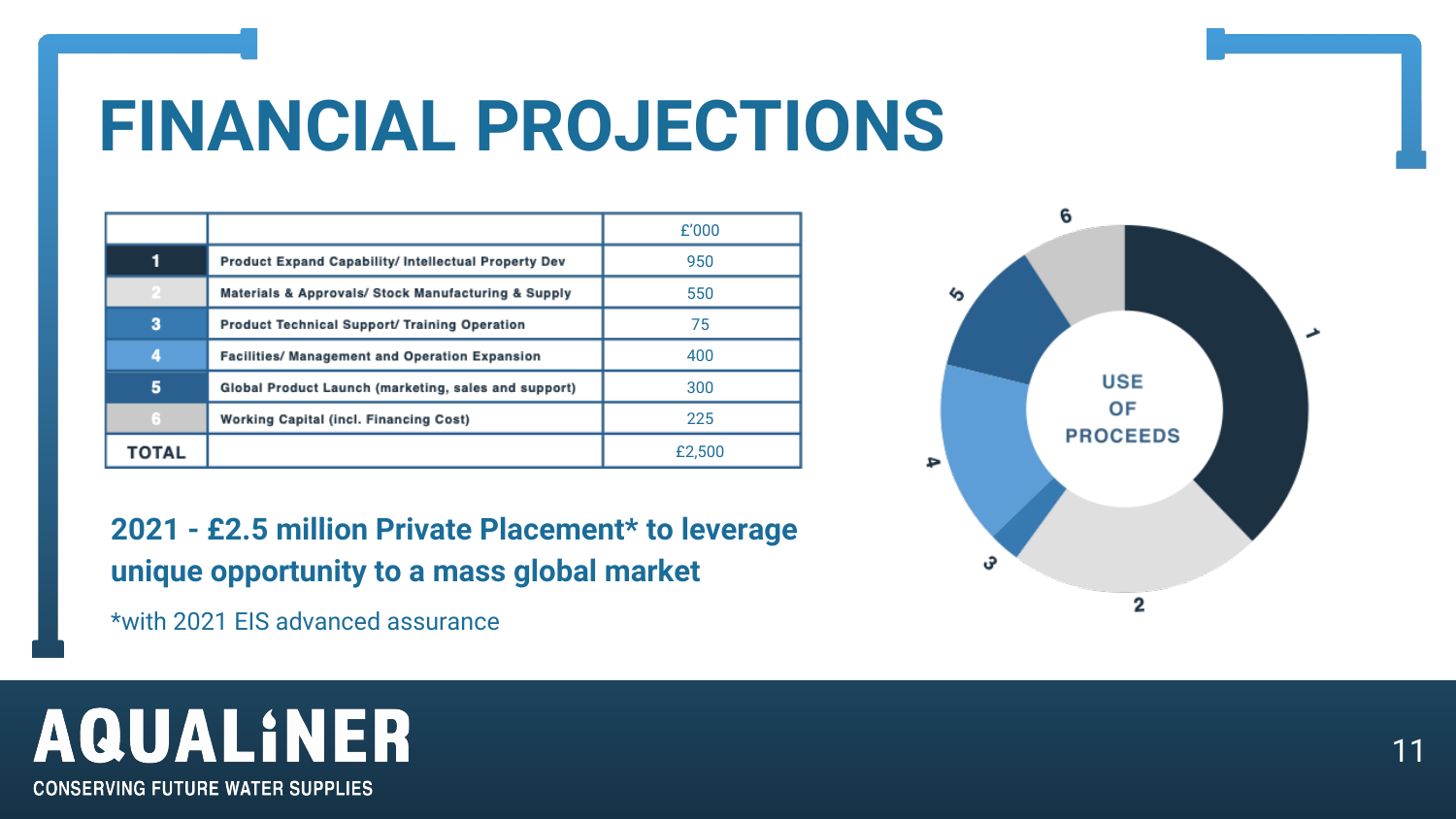### **FUNDING**

### **KEY OBJECTIVES OF THE FINANCING**

- Launch global lining capability by producing "utility contractor" commercial equipment with:
	- Expanded diameter range capability (100mm 300mm)
	- Increased lining single shot length (120m) and lining speed
	- New lining material with improved manufacturing capabilities
- Expand the business to adapt to meet the demand of global licensed contractors conducting commercial installations
- Investment to date: £6.3m
- Revenues to date: £1.0m
- Grants/ Tax Credits: £0.6m

# AQUALINER